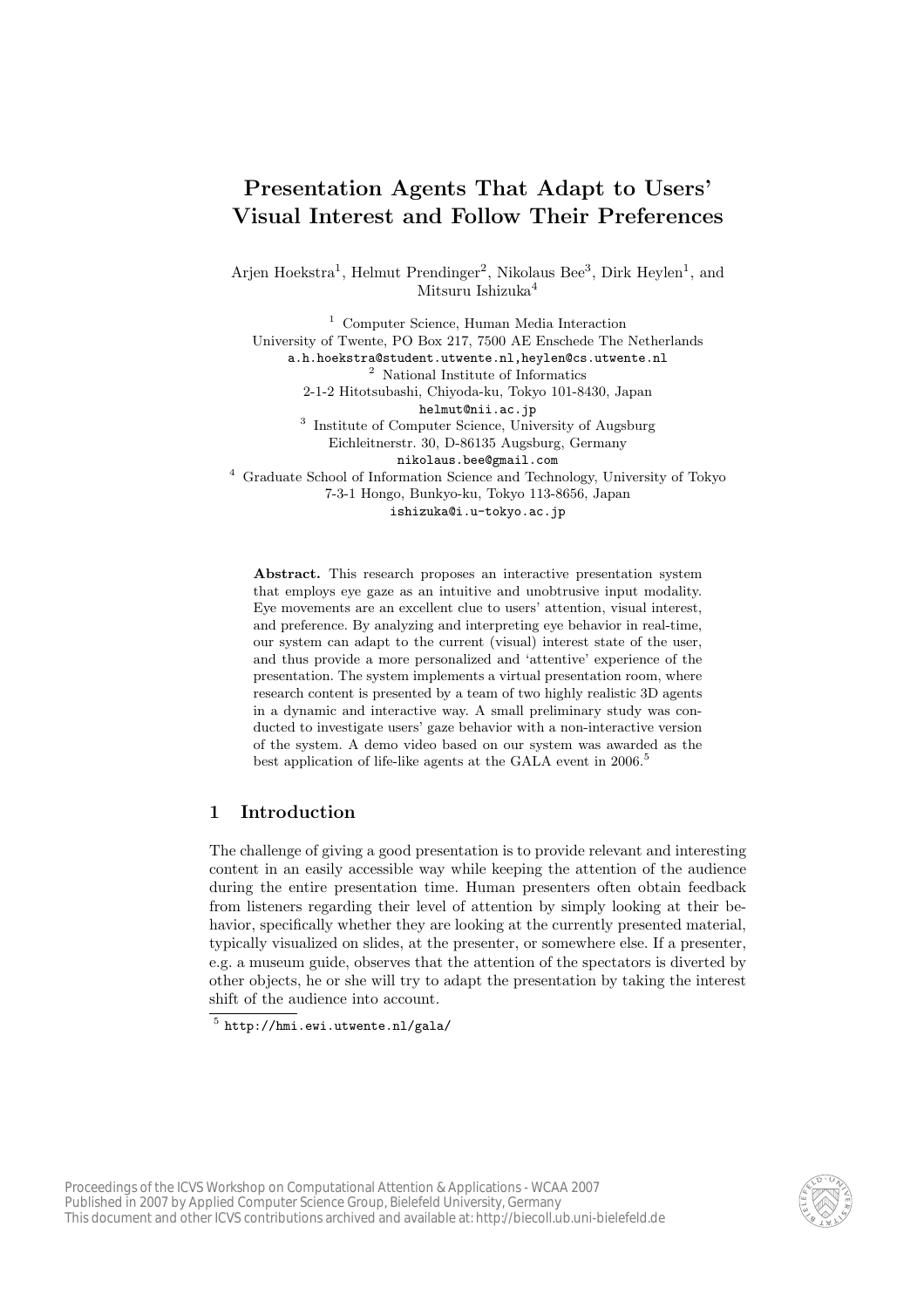Although speech conveys the richest information in human-computer interaction, it is not the preferred input modality for scenarios such as presentation settings, which, as monologues, typically do not assume verbal expressions of interest from the audience. To determine the user's current focus of attention and interest, we therefore propose a system that is based on human eye movements. As an input modality, eye gaze has the advantage of being an involuntary signal that reflects the user's visual interest [14], and its signal is robust and can be assessed accurately [4].

Our proposed system can be conceived as reviving the 'self-disclosing display' concept introduced in [19], where eye gaze is utilized as an input modality to recognize and respond to a user's interest. Their system would zoom in to areas of user interest and provide explanations via synthesized speech. Our work extends this concept by detecting both user interest and preference between two (visual) alternatives to continue the presentation, and by embodied life-like characters rather than a disembodied voice.

The remainder of this paper is structured as follows. Section 2 discusses related work. Section 3 and 4 describe our methods to assess (visual) interest and (visual) preference, respectively. Section 5 provides details about the application scenario and the gaze-contingent responses of the agents. In Section 6, we report on the main findings of our preliminary study based on a non-interactive version of the agent application. Section 7 concludes the paper.

## 2 Related Work

Life-like characters are virtual animated agents that are intended to provide the illusion of life or 'suspend disbelief' [2], such that users interacting with those agents will apply social interaction protocols and respond to them as they would to other humans, e.g. by listening to their story and attending to them through eye gaze [13]. Life-like characters have been shown to serve multiple purposes successfully; besides presenters, they can act as tutors, actors, personal communication partners, or information experts [12].

Eyes are an intriguing part of the human face, and are sometimes even seen as 'windows to the soul'. For instance, [6] provides a good summary of the major functions of eye gaze, including paying and signaling attention, conversation regulation, and demonstration of intimacy (see also  $[1, 10]$ ). Early work on the social functions of gaze direction in dyadic communication can be found in [8]. It has recently been generalized to multiple conversational partners [20].

Recent attempts to integrate eye behavior into interactive systems are reported in [17], which discusses the use of eye tracking in various applications so-called 'visual attentive interfaces' – such as the *Magic Pointing* and  $In Vision$ systems. Whereas *Magic Pointing* is based on the user's conscious eye behavior in order to control a mouse pointer,  $In Vision$  exploits involuntary gaze movements to estimate a user's plan or needs. Similar to  $In Vision$ , our system exploits the non-conscious nature of eye movements in a non-command fashion.

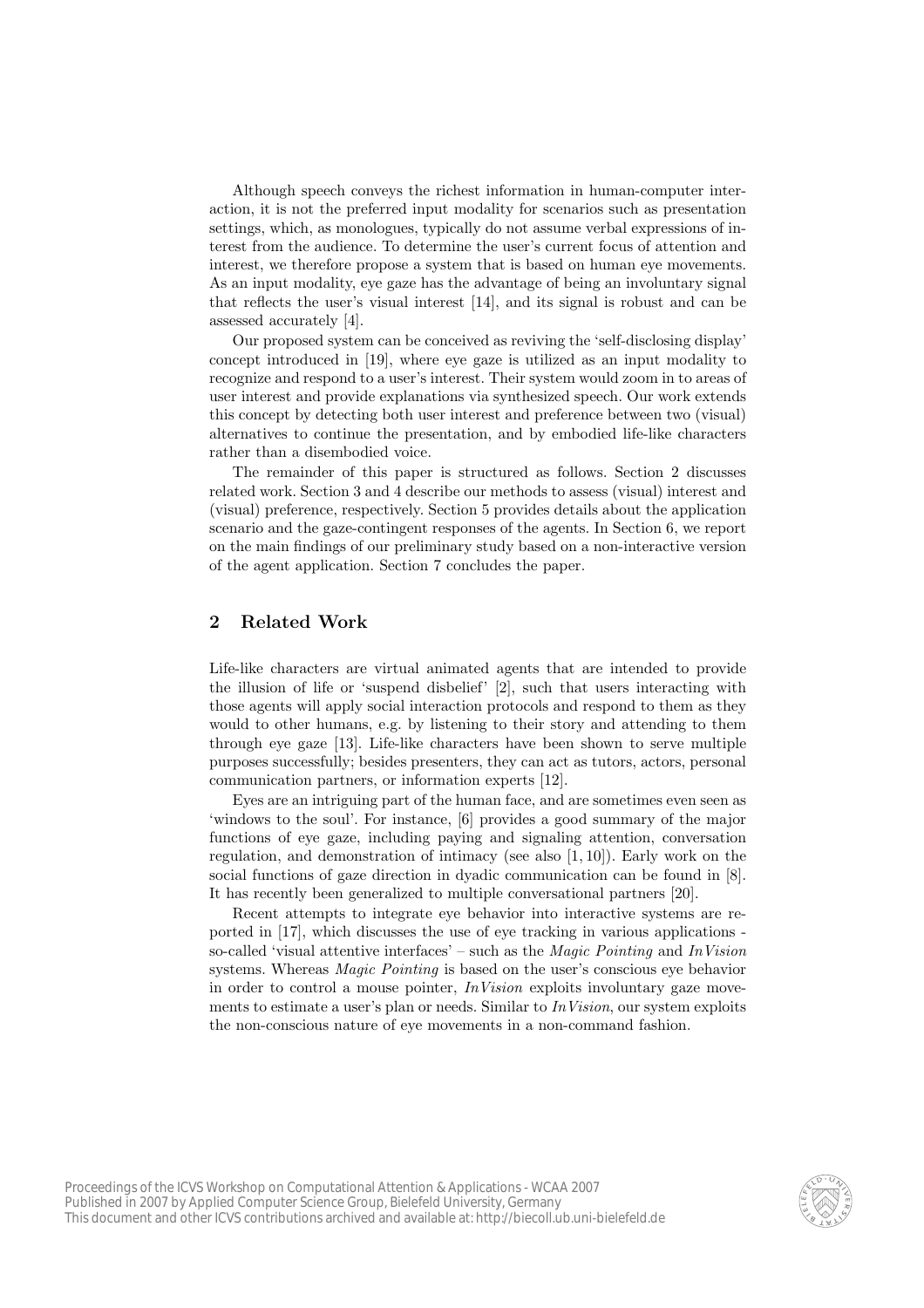#### 3 Interest Estimation

The focus of interest is determined by a modified version of the algorithm described in [14]. These authors implemented an intelligent virtual tourist information environment *(iTourist)*, for which they propose a new interest algorithm based on eye gaze. Two interest metrics were developed: (1) the Interest Score (IScore) and (2) the Focus of Interest Score (FIScore). IScore refers to the object 'arousal' level, i.e. the likelihood that the user is interested in a (visual) object. When the IScore metric passes a certain threshold, the object is said to become 'active'. The FIScore calculates the amount of interest in an active object over time.

Since we were mainly interested in whether a user's attention is currently on a particular object, a simplified version of the IScore metric was sufficient for our purpose. The basic component for IScore is  $p = T_{ISon}/T_{IS}$ , where  $T_{ISon}$ refers to the accumulated gaze duration within a time window of size  $T_{IS}$  (in our application, 1000 milliseconds). In order to account for factors that may enhance or inhibit interest, [14] characterize the IScore as  $p_{is} = p(1 + \alpha(1 - p))$ . Here,  $\alpha$ encodes a set of parameters that increase the accuracy of interest estimation.

The modification factors are modelled as follows [14]:

$$
\alpha = \frac{c_f \alpha_f + c_c \alpha_c + c_s \alpha_s + c_a \alpha_a}{c_f + c_c + c_s + c_a}
$$

The terms in this formula are defined as:

- $-\alpha_f$  is the frequency of the user's eye gaze 'entering' and 'leaving' the object  $(0 \leq \alpha_f \leq 1),$
- $-\alpha_c$  is the categorical relationship with the previous active object ( $\alpha_c$  =  $-1|0|1),$
- $-\alpha_s$  is the average size of all possible interest objects compared to the size of the currently computed object  $(-1 \leq \alpha_s \leq 1)$ ,
- $\alpha_a$  encodes whether the object was previously activated ( $\alpha_a = -1|0$ ), and
- $c_0, c_f, c_c, c_s$ , and  $c_a$  represent empirically derived constant values of the corresponding factors. Some of these factors are domain dependent and are thus not applicable in all contexts.

The factors  $\alpha_c$  and  $\alpha_a$  were not (yet) integrated to our system.  $\alpha_c$  concerns (semantic) relations between objects;  $\alpha_a$  can be used to make the system respond in a different way when an object is activated multiple times.

We continue by explaining  $\alpha_f$  and  $\alpha_s$ , the two remaining factors.  $\alpha_f$  is represented as  $\alpha_f = \frac{N_{sw}}{N_f}$ , where  $N_{sw}$  denotes the number of times eye gaze enters and leaves the object and  $N_f$  denotes the maximum possible  $N_{sw}$  in the preset time window. When the user's gaze switches to some object many times, the value of the modification factor will increase and hence there will be a higher chance on excitation.  $\alpha_s$  is represented by  $\alpha_s = \frac{S_b - S}{S}$ , whereby  $S_b$  represents the average size of all objects, S denotes the size of the currently computed object, and the smallest object is never more than twice as small as the average object.

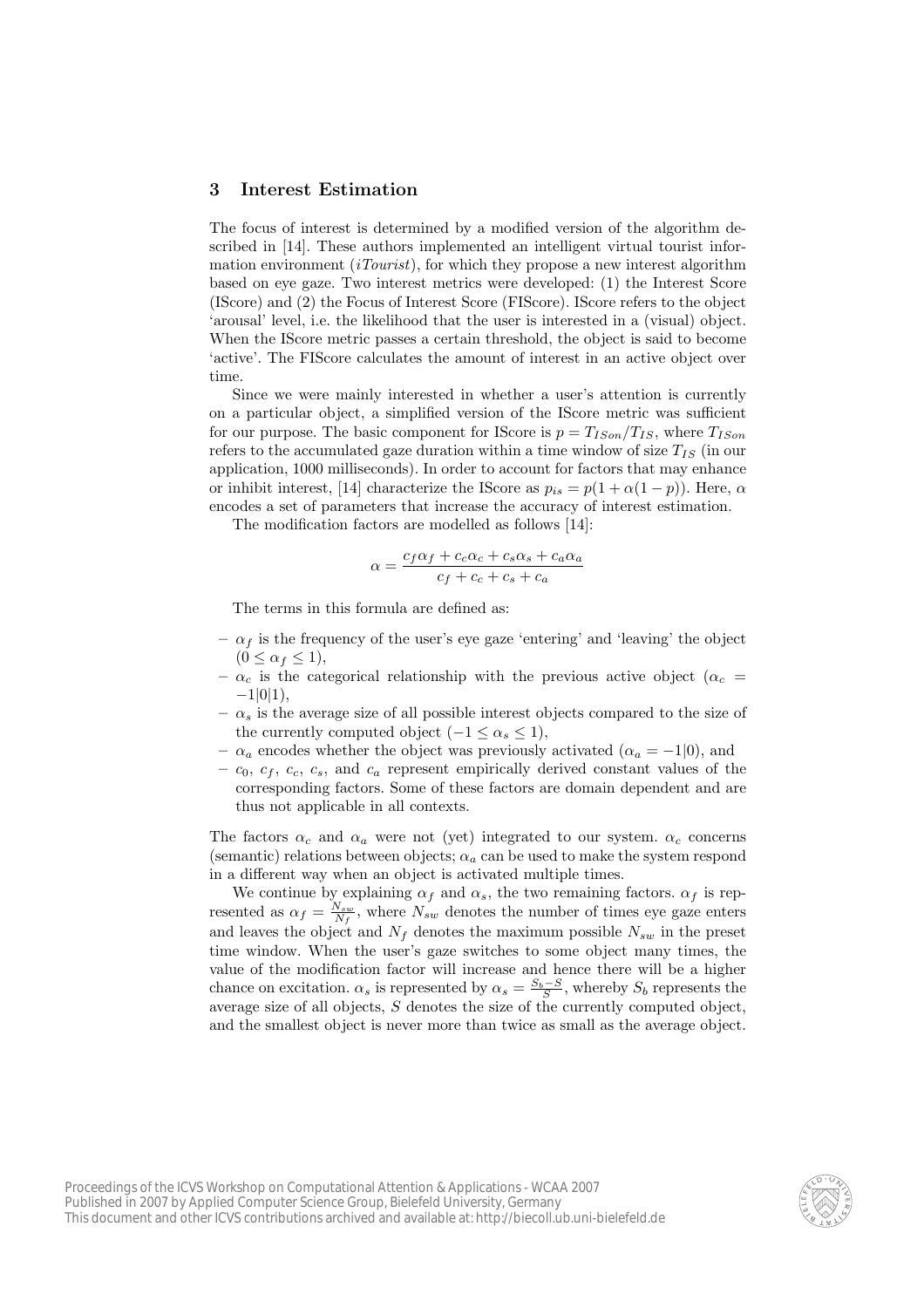This modification is intended to compensate for the differences between the size of the potential interest objects. Due to some noise in the eye movement signal, larger objects could have a higher chance of being 'hit' than smaller ones, which should be avoided.

#### 4 Preference Estimation

In order to determine the user's preference in situations involving a two-alternative forced choice (2AFC), i.e. "how the presentation should continue", we exploited the so-called 'gaze cascade' effect. This effect was discovered in a study where users had to choose the more attractive face from two faces [18]. It could be demonstrated that there was a distinct gaze bias towards the chosen stimulus in the last one and a half seconds before the decision was made.

Our system integrates a recently developed real-time component for automatic visual preference detection, the *AutoSelect* system, which is based on the gaze cascade phenomenon [3]. AutoSelect was tested in a study where users were instructed to choose their preferred necktie from two presented neckties, i.e. in a 2AFC setting. There was no input modality available except the subjects' eye gaze. After the decision of  $AutoSelect$ , subjects were asked to confirm (or reject) the result of the system. Starting from an initial set of thirty-two pairs of neckties, subjects repeatedly indicated their preference, amounting to sixty-two decisions. The system achieved an accuracy of 81%.

Examples of the exploitation of the gaze cascade effect and of the use of the interest algorithm will be given in the next section.

#### 5 Responding to User Interest and Preference

Our implemented system involves a team of two presentation agents that introduce the user to research at the National Institute of Informatics (NII), Tokyo (see Fig. 1 and video<sup>6</sup>). The two agents were designed based on the appearance of two famous Japanese actors. In order to support their life-likeness, the agents are highly expressive. They can perform various gestures, such as greeting and counting, or 'beat' and deictic gestures. In addition to body gestures, mimics for joy, surprise, and sadness are available. High-quality synthesized speech is combined with proper lip synchronization,<sup>7</sup> and the head of the agents can be adjusted to any (natural) direction, e.g. to the direction of the other agent when giving turn, or to the virtual slide. The agents and environment are controlled by MPML3D [11], a reactive framework that supports anytime interaction, such as real-time interpreted input from the eye tracker.

The agents will adapt their performance based on user eye gaze in two ways:



<sup>6</sup> A demo video can be found at http://research.nii.ac.jp/∼prendinger/GALA2006/  $^7$  When listening to a presentation, paying attention to its visualized content is of key  $\,$ importance. However, the audience will also focus on the presenter's face to increase comprehension via perception of lip movements in addition to speech, especially when listeners are not native speakers of English, as in our case.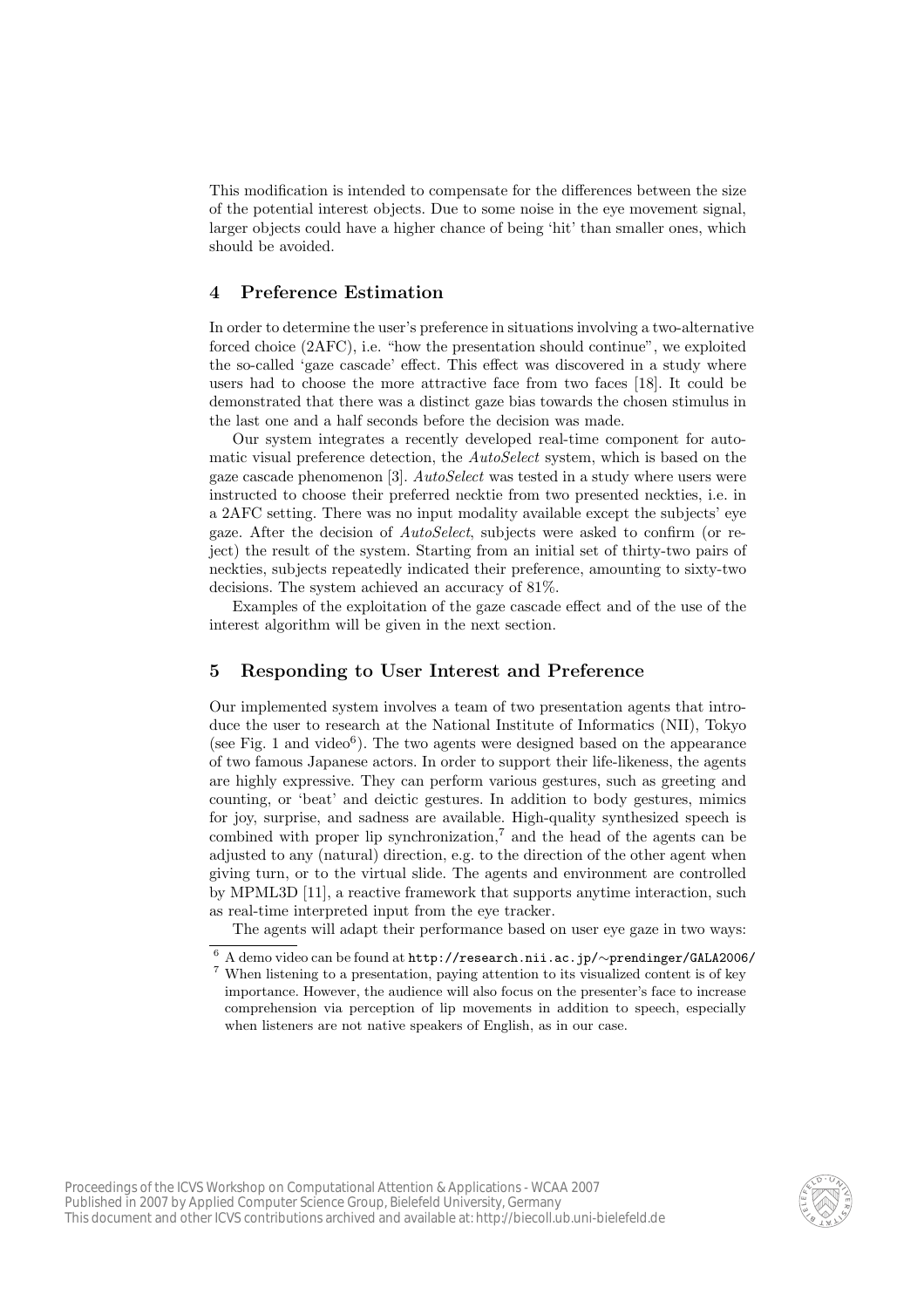

Fig. 1. Interest objects in the virtual environment.

- If the user shows interest in a particular interface object (an 'interest object') not currently discussed (e.g. the view), or non-interest in a currently discussed object (e.g. a presentation slide), the agents will interrupt their presentation and react accordingly.
- At decision points in the presentation flow, the user's preference determines the subsequent topic.

#### 5.1 Adapting to User Interest

In the system, the following interest objects are defined (see Fig. 1; from left to right): (a) NII logo; (b) male agent; (c) left part of the slide; (d) right part of the slide; (e) female agent; (f) the view out of the window to the right. For each interest object, the IScore is calculated every second. When the score exceeds the threshold, the object becomes 'activated' and the agent(s) will react (if a reaction is defined). Agent responses (or non-responses) are defined for three types of situations:

- 1. Continuation of presentation: If the user attends to the currently explained (part of a) presentation slide (which is desired), the agent will continue with the presentation. Fig. 2 depicts a situation where the user attends to the explanation of the male agent by gazing at the slide content.
- 2. Interruption of presentation: If the user is detected to be interested in an interface object that is not currently discussed, the system chooses between two responses:

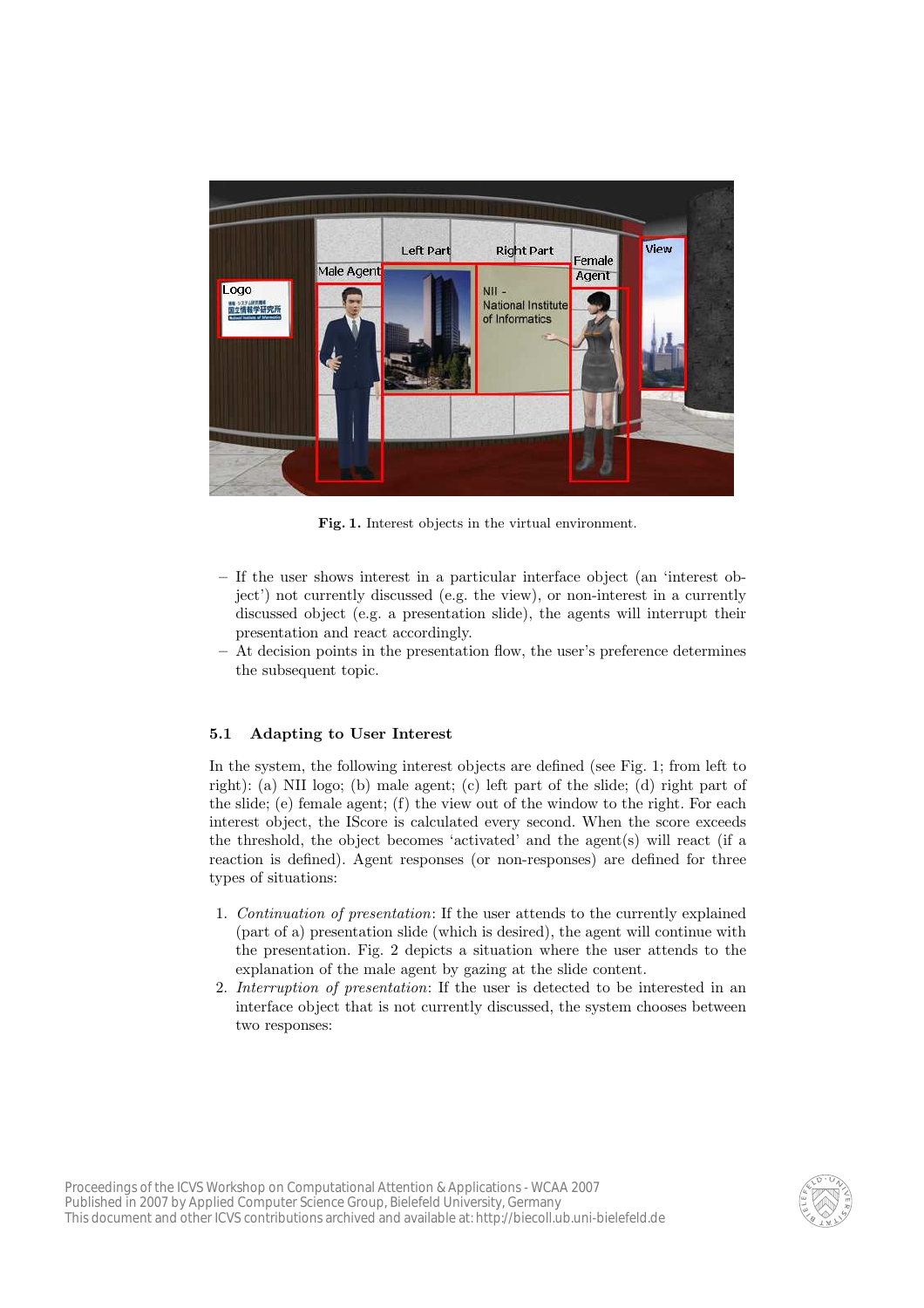

Fig. 2. User is interested in slide content. The corresponding gaze trail is visualized by 'heat trails'.

- (a) Suspension: If e.g. the user looks out of the virtual window (at the "View" object) rather than attending to the presentation content explained by the male agent, the female co-presenter agent asks her colleague to suspend the research presentation and continues with a description of the view.
- (b) Redirecting user attention: Here, the presenter agents do not suspend the presentation to comply with the user's interest. Instead, the co-presenter alerts the user to focus on the presentation content.

The existing implementation of our presentation system handles interruptions in a simple way. If a user's interest object is not the currently explained object (typically a slide) the presentation will be suspended at first by providing information about that object, and subsequently, the co-presenter agent will try to redirect the user to the presentation content.

#### 5.2 Following User Preference

At predefined points during the presentation, the agents ask the user to choose the next presentation topic, while a slide depicting two options is displayed. The gaze cascade phenomenon will occur naturally in this situation. Users alternately look at the left part and the right part of the slide, and eventually exhibit a bias for one part. The decision process occurs within seven seconds. Thereafter, the presentation continues with the selected topic.

# 6 Exploratory Study

A small study was conducted to assess users' eye behavior when watching a noninteractive version of the research presentation by the agent team, i.e., although

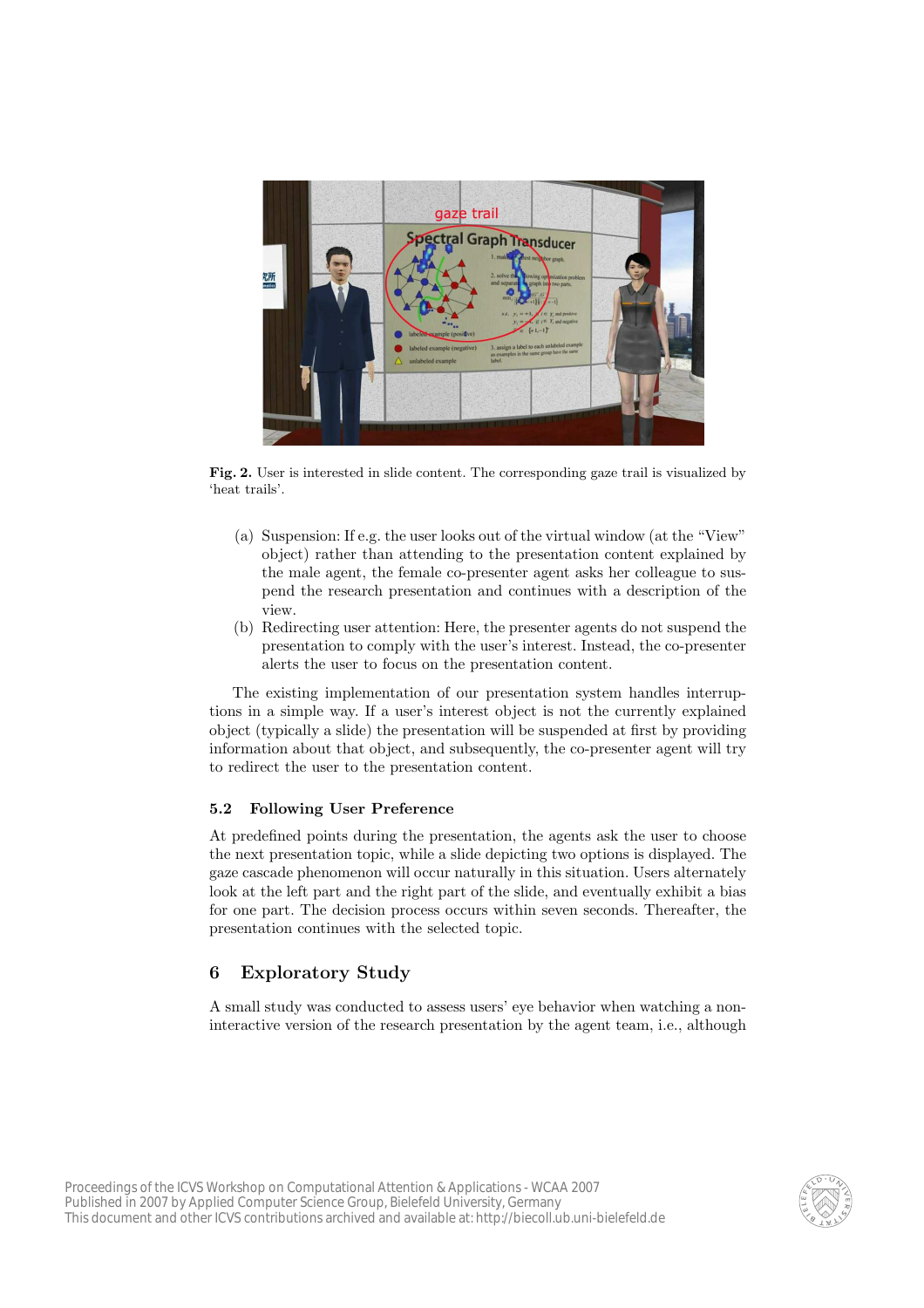

Fig. 3. Experimental setup.

eye gaze was recorded, the agents did not adapt to user interest or preference. This approach seemed justified as a first step, given the lack of experience with attentive behavior of human spectators of a presentation performed by two animated agents. Hence, the aim of the study was to assess likely types of gaze behaviors. This information can then be used to refine the functionality of the interactive system, which will be followed by an extensive study.

#### 6.1 Method

Subjects: The data of four subjects (average 30 years) were analyzed. Subjects received a monetary compensation for participation (1,000 Yen).

Apparatus and Procedure: Subjects were seated in front of a 30 inch screen (distance 80 cm) and stereo cameras of the faceLAB eye tracker from Seeing Machines.<sup>8</sup> The cameras and speakers were located below the screen. Two infrared pods were attached at the upper part of the display for illumination of the eyes (see Fig. 3). Then calibration of each subject was performed. Subjects were given no instruction other than watching the presentation.

In the presentation prepared for the study, the agents first introduce themselves, and then explain the researches of three professors of NII. The total length of the presentation is 14:49 min.

Data Analysis: The eye tracking software of faceLAB allowed us to extract the coordinates of gaze points on the screen. The recorded data was then processed and analyzed with MATLAB. 'Heat trails' (similar to 'hotspot' maps [15]) were used for visualization, as they present the amount of fixations over time as a



 $8$  http://www.seeingmachines.com/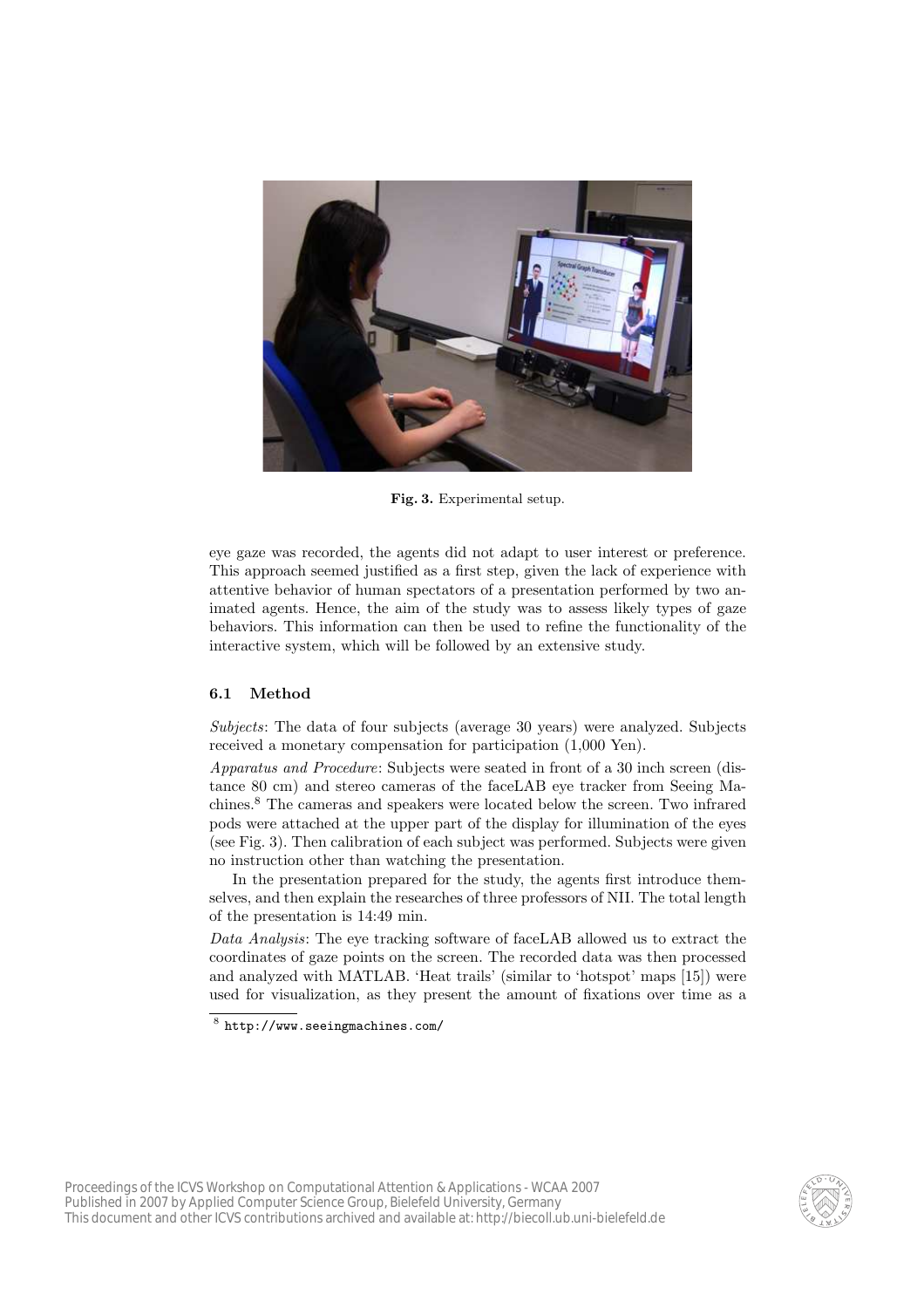continuous movie. The heat trails were made transparent with the chroma key (Bluescreen) effect and merged with the captured video of the presentation. The algorithm described in [5] was adjusted to calculate fixations, using a velocitybased algorithm [16]. Animations and (virtual) environment changes were analyzed with the ANVIL annotation tool [9].

#### 6.2 Results

The most distinctive result of the study could be found for situations where the agents ask the subject to select the subsequent topic. All of the subjects showed the gaze pattern characteristic of the 'gaze cascade' effect in both occurrences of a decision situation. This outcome generalizes the results of [18, 3] to a setting featuring two agents referring to slide content depicting two choices (displayed left and right on the slide). It indicates that the cascade phenomenon can be reliably used to let users select the continuation of the presentation in a noncommand fashion.<sup>9</sup> . It should be noted, however, that in the non-interactive presentation shown in the study, the subjects' preference had no effect on the continuation of the presentation.

Deictic arm gestures of embodied agents and agents' head-turning to slide content are an effective way to redirect the attention of users to the (virtual) slides [13]. We were interested in differences in the effect of deictic gestures depending on whether a new slide is shown, or some textual content of a displayed slide is changed, e.g. a new item is added to a given slide content. In the study, every subject had noticed a new slide within 2 sec (19 new slides presented). On the other hand, changes on slides (18 occurrences) were noticed with some delay, with 97% redirected attention within 3 sec. Although we expected more occasions where an attentive agent would have to alert the user, a 15 min presentation is probably too short to observe a user's diminishing attention.

The functionality of the interactive system also provides for the possibility that users attend to interface objects not related to the presentation content, such as the NII logo or the view outside the building (see Fig. 1). In the study, however, subjects spent 99% of the total time on the agents or slides. Since the actual view of the subjects was essentially limited to those interface objects (see Fig. 3), there was little room for attending to anything else. Other results regarding cumulative gaze distribution include attention to speaking agent (53%), attention to presented slides (43%), and attention to non-speaking agent (3%).

## 7 Conclusions

The analysis of eye gaze offers a powerful method to adapt a presentation to a user's interest, to alert the user in case of distraction, and to estimate the user's preference. Eye gaze as an input modality is particularly beneficial when verbal feedback is either not assumed or difficult to provide. Most importantly, the



<sup>9</sup> Given the small sample size, our results should always be seen as preliminary.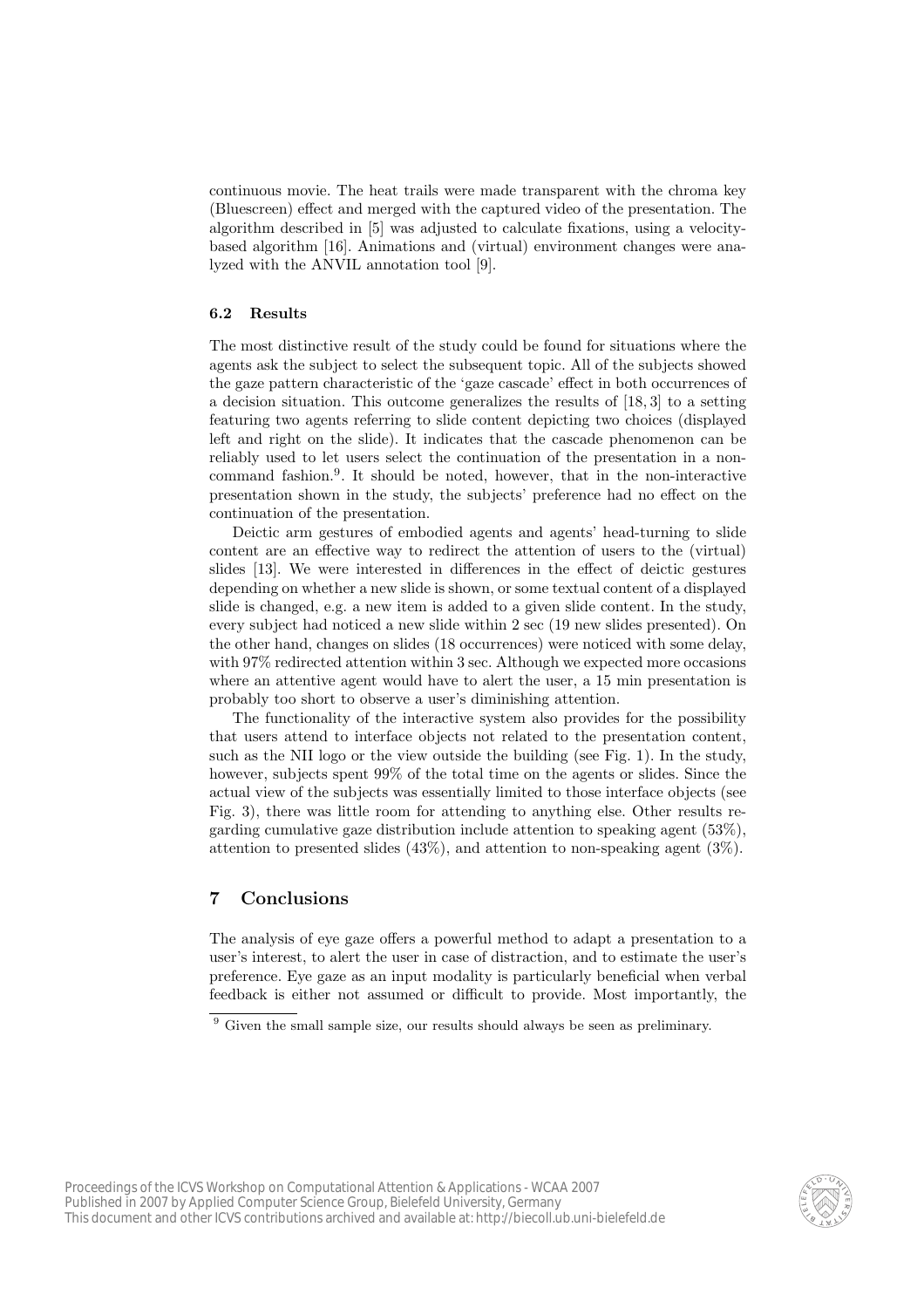estimation of eye behavior is an unobtrusive method to estimate user interest continuously.

While gaze-contingent interfaces are getting increasingly popular [4], it remains an open question how 'reactive' an interface that uses eye gaze as an input should be. The problem of distinguishing between eye movements that are just explorative and those that are meaningful as an input is known as the 'Midas Touch' problem: "Everywhere you look, another command is activated; you cannot look anywhere without issuing a command." [7, p. 156]. Our presentation system avoids the Midas touch problem by (1) strictly confining the screen areas that could yield an agent response (the interest objects), and (2) calculating user interest based on a well-established metric [14].

We have described an interactive presentation system that features two highly realistic and expressive virtual 3D agents capable of responding to a user's focus and shift of attention and interest in a natural way. In case of interest estimation, the system relies on a previously developed algorithm [14]. User preference estimation is realized by an automated version of the 'gaze cascade' effect [3], building on findings from neuroscience [18]. The exploratory study performed with a non-interactive version of the system indicates that this phenomenon occurs naturally when subjects are asked to choose their preferred continuation of the presentation. An open issue is how to handle situations where the system fails to estimate the user's interest or preference correctly. Currently, the system does not provide a means to 'undo' a decision. We leave this problem for future research.

The interactive presentation system was successfully shown at the NII Open House 2006 event for two days. A video clip based on the system recently won an award as the best application of life-like agents.

## Acknowledgements

The research was supported by the Research Grant (FY1999–FY2003) for the Future Program of the Japan Society for the Promotion of Science (JSPS), by a JSPS Encouragement of Young Scientists Grant (FY2005–FY2007), and an NII Joint Research Grant with the Univ. of Tokyo (FY2006). The first author was supported by the JSPS Encouragement Grant. The third author was supported by an International Internship Grant from NII under a Memorandum of Understanding with the Faculty of Applied Informatics at the Univ. of Augsburg. We would also like to thank Dr. Ulrich Apel (NII) for scripting the dialogues.

#### References

- 1. M. Argyle and M. Cook. Gaze and Mutual Gaze. Cambridge University Press, Cambridge, 1976.
- 2. J. Bates. The role of emotion in believable agents. Communications of the ACM, 37(7):122–125, 1994.